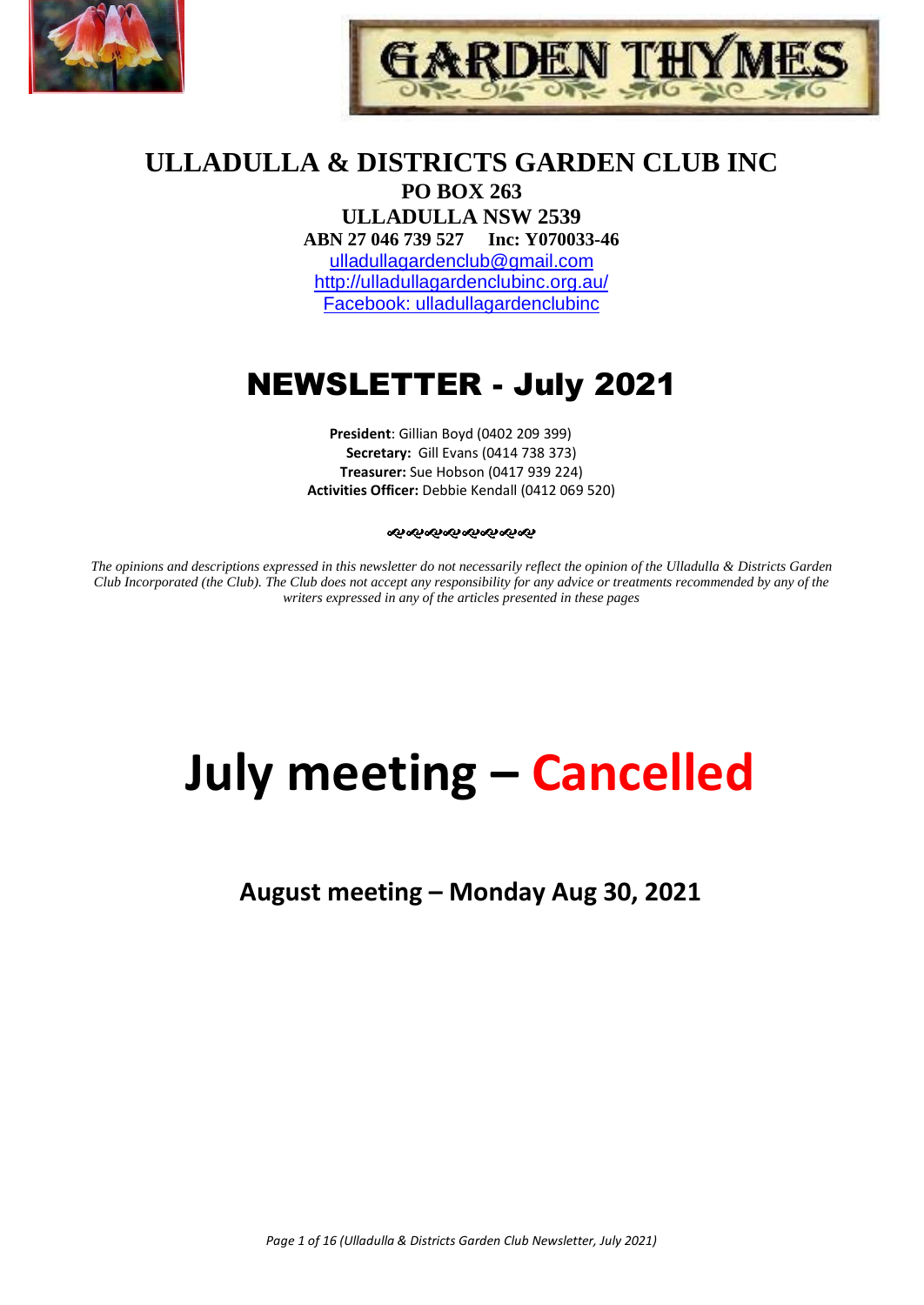#### **New Members**

Please welcome new member: **Maureen Gray**

જાજાજાજાજાજાજાજ

#### **Get Well Messages**

If you are aware of a member who is not well, or needs cheering up, **please let Sue McMahon know on 4455 2739**

#### જાજાજાજાજાજાજાજ

#### **Banking Information**

If you would prefer to pay electronically for membership or trips etc. you can - details as follows:

### **BSB 062-646 Account No 00900912**

#### **Please ensure you enter your surname and what the money is for in the description space i.e. Keegan, Fees**

#### ೲೲೲೲೲೲೲೲ

### **Contact Details**

If you have recently changed your address, telephone number or email address, please ensure that you let a committee member know. This will ensure that you will receive your newsletter via email if you have requested this. All personal details are kept strictly confidential.

#### જાજાજાજાજાજાજાજ

### **Morning Tea**

**Please think about bringing your own mug for m/tea** – this not only helps with the environment but also keeps our costs to a minimum. A mug with a lid would work best, as this would alleviate spillage and a possible injury. If you do use a disposable cup, please make sure you put it in the bin before you leave. We have had a lot of spills while packing up when cups are left on the floor.

#### ઌ૰ઌઌઌઌઌઌઌઌ

#### **Insurance**

**Newsletter**

Please note that guests, (non-members), are not covered by the Club's Group Personal Accident Policy on coach trips, therefore, these are restricted to financial members only.

જાજાજાજાજાજાજાજા

Will be distributed to members via email each month. For those of you who do not have email, the newsletter will be delivered as before until we can get back to 'normal' meetings

#### ઌ૰ૡ૰ૡ૰ૡ૰ૡ૰ૡ૰ૡ

### **Propagation Group – 3rd Tuesday of the month**

Next meeting – August 17

ೲೲೲೲೲೲೲೲ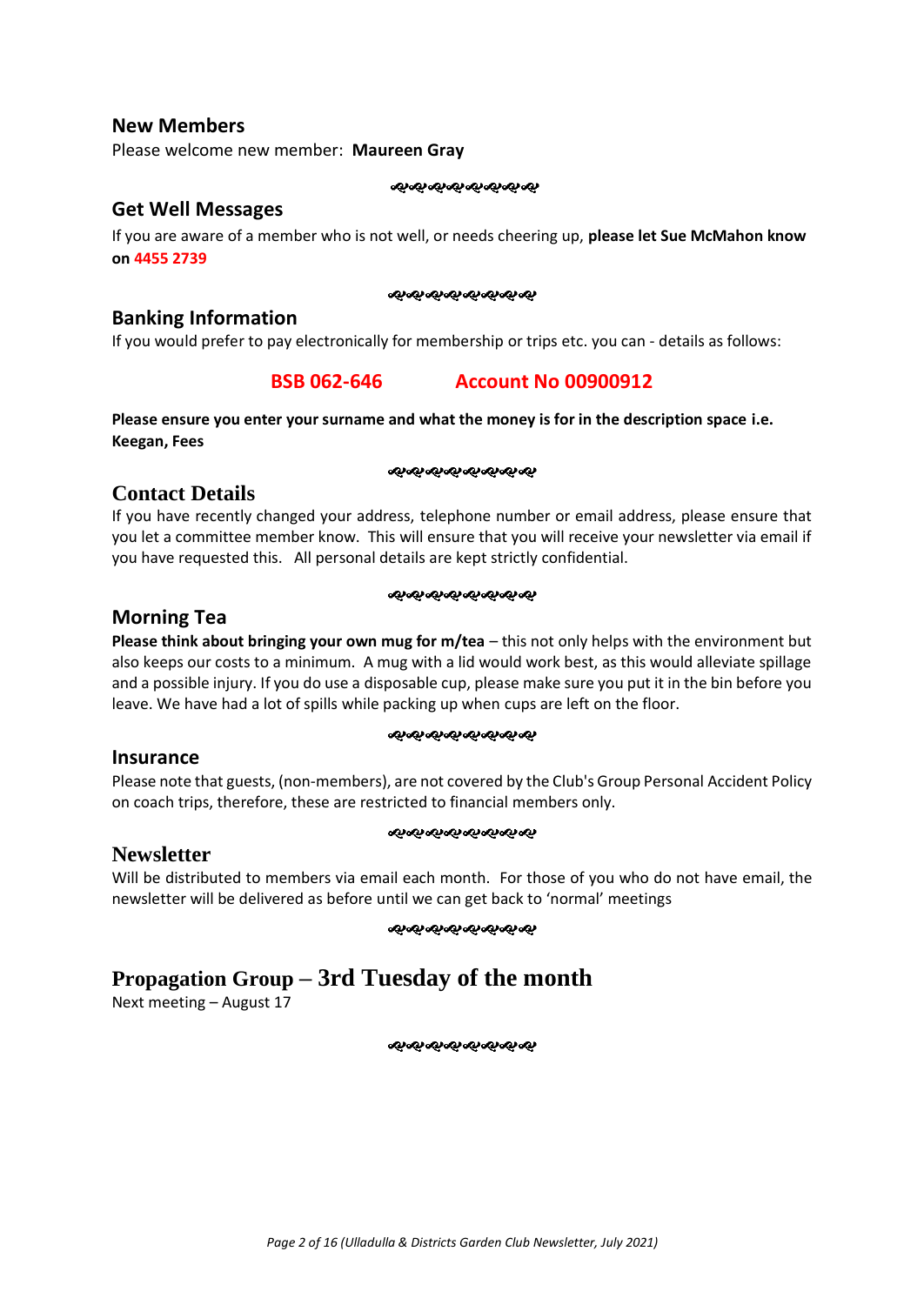### **President's Message**

It is on again or should I say off again! Covid has again reared its infective self and has once again resulted in cancellation of our Garden Club meeting, along with other events we all enjoy and look forward to. It is lucky we all have our gardens to keep us sane and busy. We were going to have the birthday bash that we missed out on in June but hopefully all will be okay, and we can have a belated birthday meeting on 30 August.

As I write this message the wind is roaring through our garden. There has been no damage, but it certainly puts an end to spending time in the garden or outside. Even if Covid restrictions hadn't forced the cancellation of many weekend activities, the fierce wind would have the same effect.

There is still a lot of clearing up chores to do around my garden. The mild summer and autumn and the plentiful rain has resulted in copious growth throughout the garden. I have been furiously cutting back and pulling out overgrown shrubs and grasses. Next week we will start pruning the roses and, this year, after a disastrous year with black spot, I will be heeding Max Atkins' expert advice and spraying with lime sulphur as soon as each bush is cut back. It will be interesting to see if it has any effect on the prevalence of black spot on the roses in the coming season.

For the photographers amongst us, there are three photo competitions coming up. The first one is the Garden Clubs of Australia Annual Photographic Award. The closing date for digital or post card entries is 1October 2021. There is no entry fee, and the total prize pool is valued at around \$1,300. There is no time limit on when the photographs were taken or their location. There is also a junior section for young people up to 16 years old, so it is a good opportunity for the younger ones in your life to give it a go.

The second competition is also a Garden Clubs of Australia competition and calls for submission of digital photos for inclusion in the 2023 'Beautiful gardens of Australia' calendar. These are beautiful wall calendars that are available to members for purchase at around Christmas time each year. Entries for this competition are once again free and close on 15 February 2022. The 13 main photos that are published earn the photographer a \$100 prize.

The conditions for entry for both these competitions is on the GCA website at [www.gardenclubs.org.au.](http://www.gardenclubs.org.au/)

The third competition is a local one that is being run by the South Pacific Heathland Reserve. Entries for this competition are open from 1 September to 15 October 2021 with a public exhibition of all entries and announcement of winners, in late November. There is more information about this competition later in this newsletter.

And for those people who prefer to write as well as take pictures, don't forget that our members love to read your garden related stories. Of course, the stories are more enjoyable if they are illustrated by photos, or, if you are really clever, a drawing. Remember it is your stories that make the newsletter special and a joy to read. Send your stories to [ulladullagardenclub@gmail.com](mailto:ulladullagardenclub@gmail.com) or talk to our hardworking editor Ann about submitting your story on actual paper written with a pen.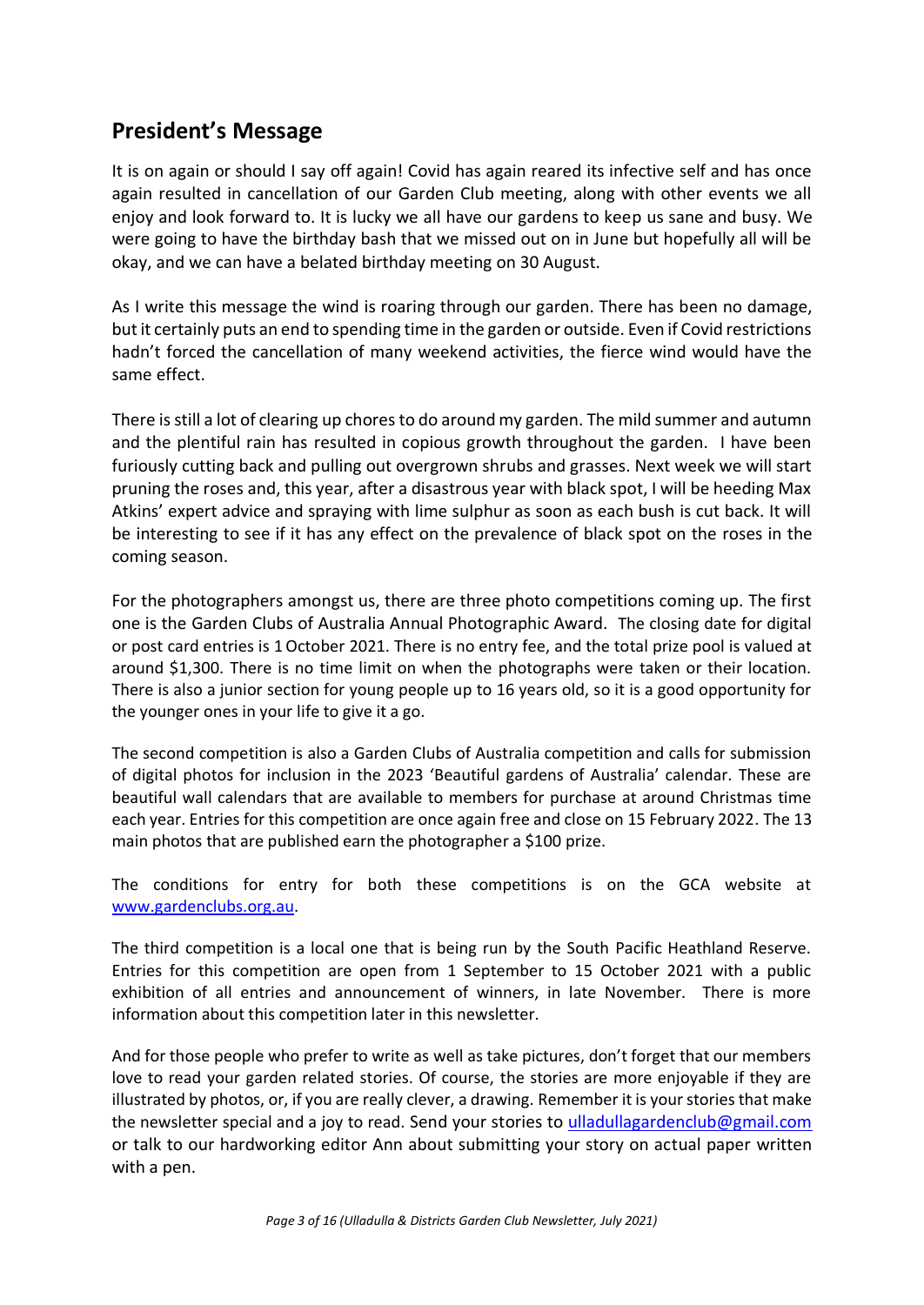And if you just love to read and dream, the Garden Club has purchased the Horse Island book by Christina Kennedy, the owner of Horse Island. When the book finally arrives, the Garden Club will donate it to the Ulladulla Library. This way you can borrow the book at leisure and if it is not available, you can utilise the excellent Reserve option at the library to reserve the book. Donating this beautiful book means that everyone in our community can share in the beauty and the story of Horse Island.

I hope I will catch up with you on 30 August as we burst into Spring and hopefully, out of the current Covid restrictions. Until then, take care and stay well.

Happy gardening! Gillian

જાજાજાજાજાજાજા

### **Finance Report for June 2021**

| Funds held at CBA as at May 31, 2021  | \$31062.51 |
|---------------------------------------|------------|
| Bendigo Bank Term Deposit             | \$7249.24  |
| Income                                | \$1096.00  |
| Expenditure                           | \$4927.80  |
| Cash Book balance as of June 30, 2021 | \$27230.71 |
| 'Student' account                     | \$2676.28  |

**If you have any questions regarding the above, please contact Sue Hobson**

ન્ઠ ન્હરન્ડ ન્હરન્ડ ન્હરન્ડ

### **Would you like to be a Member in Focus at one of our meetings?**

We would love to hear from any member in our club who can share their journey with us  $-$  it doesn't have to be garden related, or it can just be some photos that you can share with us  $$ it is up to you.

You could be a new member or a long-standing member whose garden has evolved significantly since they last presented. Don't be shy as we can assist with your presentation.

If you are interested in sharing your knowledge and experiences with the club, please contact Colleen Ringe.

જાજાજાજાજાજાજા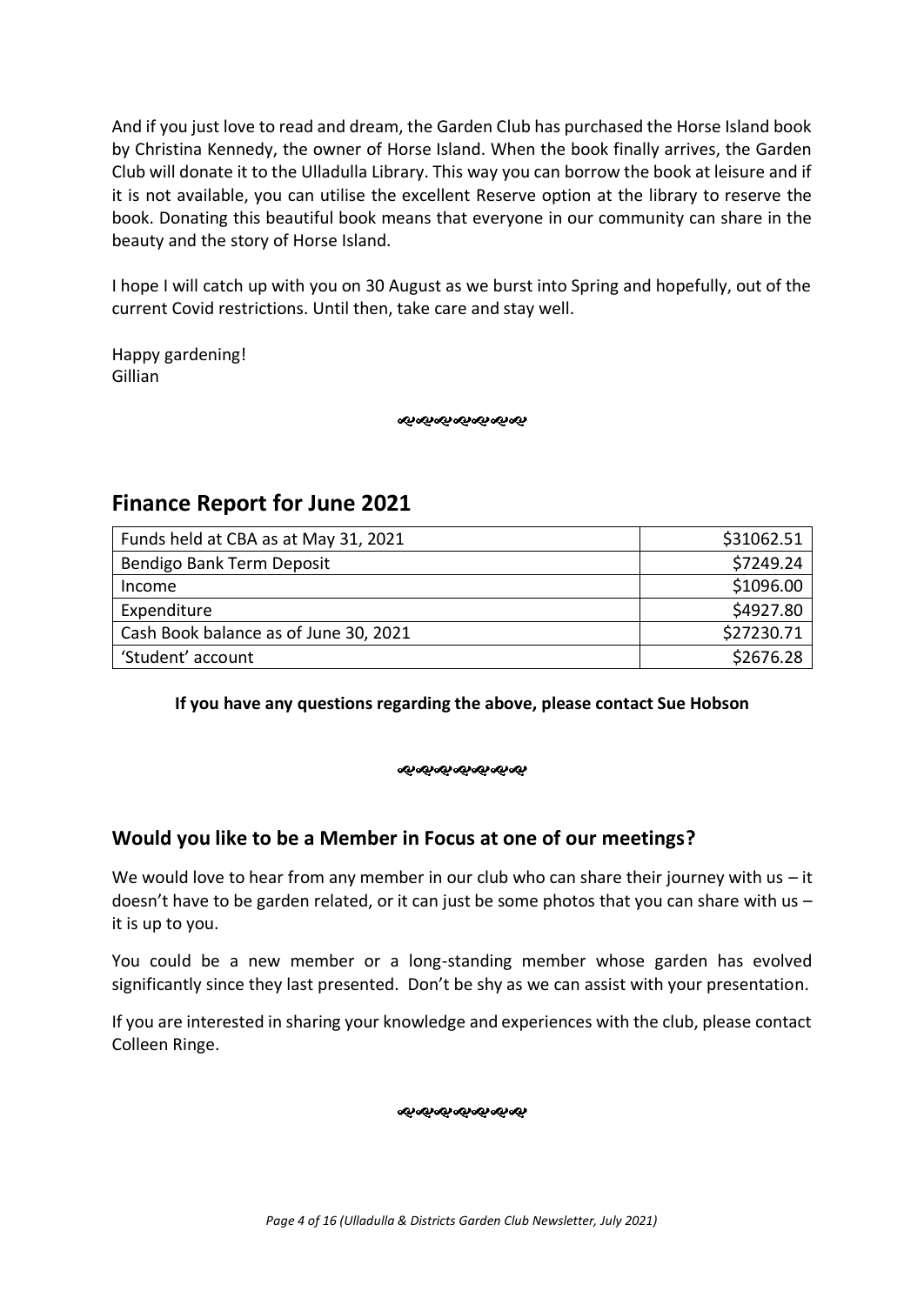### **Keeping everyone COVID safe for our meetings**

At our monthly meetings, we must make sure everyone is protected and safe from COVID infection. It is frustrating but essential that we all closely observe the following rules:

- Please do not come to the meeting if you are feeling unwell.
- Bring your own pen.
- Before entering the venue, register with the Services NSW app using the Church's QR code. If you do not have a smartphone, you can manually record your details.
- Committee members will take your contributions for the Garden Gems, Competition and Trading tables and deliver them for you.
- Once you are inside the venue go to the Welcome Table as usual to record your attendance. This is for insurance purposes.
- After recording your attendance, move around the room in a clockwise direction to get your raffle tickets and view the Garden Gems, Competition and Trading table. The library will not be operating.
- Once you are seated, please remain in your seat until Morning Teatime.
- Morning tea will be served individually from the serveries in the kitchen.
- You may prefer to use your own mug otherwise all tea and coffee will be served in polystyrene cups. Biscuits will be served in individually wrapped packets.
- Hand sanitisers will be located at the entry and at strategic points in the meeting area. Please sanitise your hands regularly.
- COVID Monitors will circulate around the room to make sure we all observe social distancing.
- And please, no singing or dancing

#### ೲೲೲೲೲೲೲ

### **Paid Advertisement**

Tony Karacsonyi, of Narrawallee, is now offering his gardening services to Garden Club members. Tony is already maintaining several gardens in Mollymook and Milton, and is skilled in weeding, planting, pruning, mulching and creating gardens. He has worked as a planter/bush regenerator, for the past 9 years for Shoalhaven City Council and the NPWS. He has Certificates 1, 2 and Part 3 in Horticulture from Ulladulla TAFE, and Chemical Certificate from North Sydney TAFE. Some members will know Tony and his wife Elizabeth, from the Milton/Ulladulla Orchid Society Shows, so if you have orchids that need re-potting, he can do that too.



### **Call Tony on Tel; 0476 938 415 or AH; 4455 4552**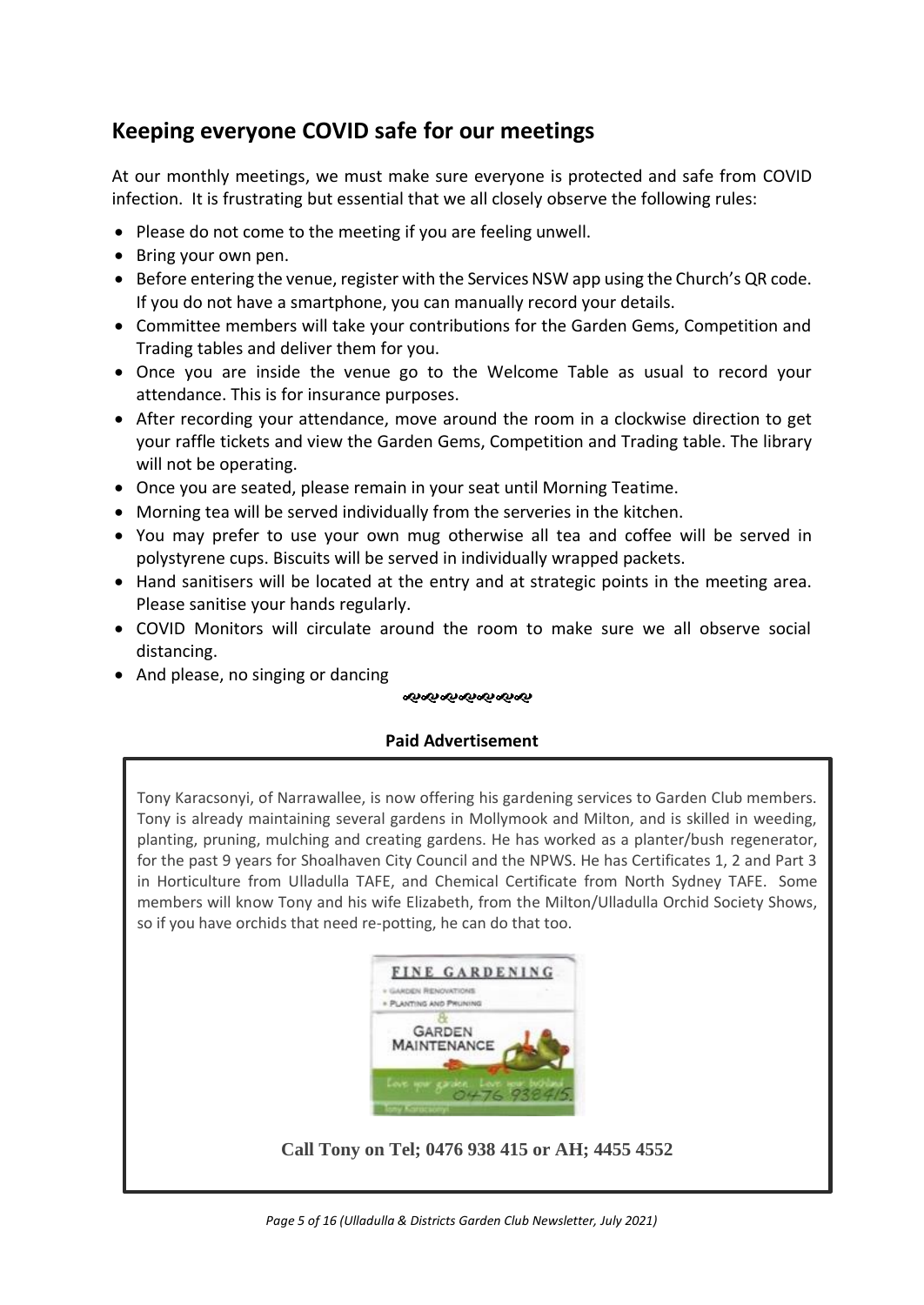### **ACTIVITIES - Debbie Kendall**

**Well, here we go again. Thankfully we have no trips or activities planned until late September so I am trying to keep positive that things will settle down and we can still get away in a few months' time.** 

**22 September 2021, Wednesday: Day Trip to Bowral Tulip Festival & Red Cow Farm, Sutton Forest.** This trip is full with a waiting list.

**Cost: \$60 pp** includes coach, plus entry to Tulip Festival and Red Cow Farm. Lunch at own expense. Final payments extended to Meeting on Monday 30 August. \*\*\*\*\*\*\*\*\*

**Monday 11 Oct – Thursday 14 October: 4 days/3 nights trip featuring visit to Mayfield Gardens, Oberon**. This trip is full with a waiting list.

The trip will also include a visit to the Secret Garden & Nursery, Richmond; tours of Nooroo and Windyridge Gardens, Mount Wilson; Highfield Gardens, Little Hartley; Morning tea cruise on the Nepean Belle Paddlewheeler.

**Cost:** \$740 pp twin share - \$890 single rate – includes coach, dinner, bed & breakfast at the Nesuto Leura Gardens Hotel, light lunches; garden entries.

**Final payment due by 30 August 2021.** 

**Please also advise of any special dietary requirements as soon as possible** \*\*\*\*\*\*\*\*\*

**Save the Dates for the following Open Gardens/Events planned for later in the year:** 

**Open Gardens: 28 September 2021:** Judy Hamilton**,** Anker Avenue, Mollymook Beach **15 November 2021** (**Note change of date):** Two Gardens - Elizabeth Stayt and Judy Thurecht, Bannister Head Road, Narrawallee.

**1 December 2021:** Rose Richardson, Seaspray Street, Narrawallee.

**Christmas Lunch: Tuesday 14 December 2021,** Mollymook Golf Club

જાજાજાજાજાજાજાજા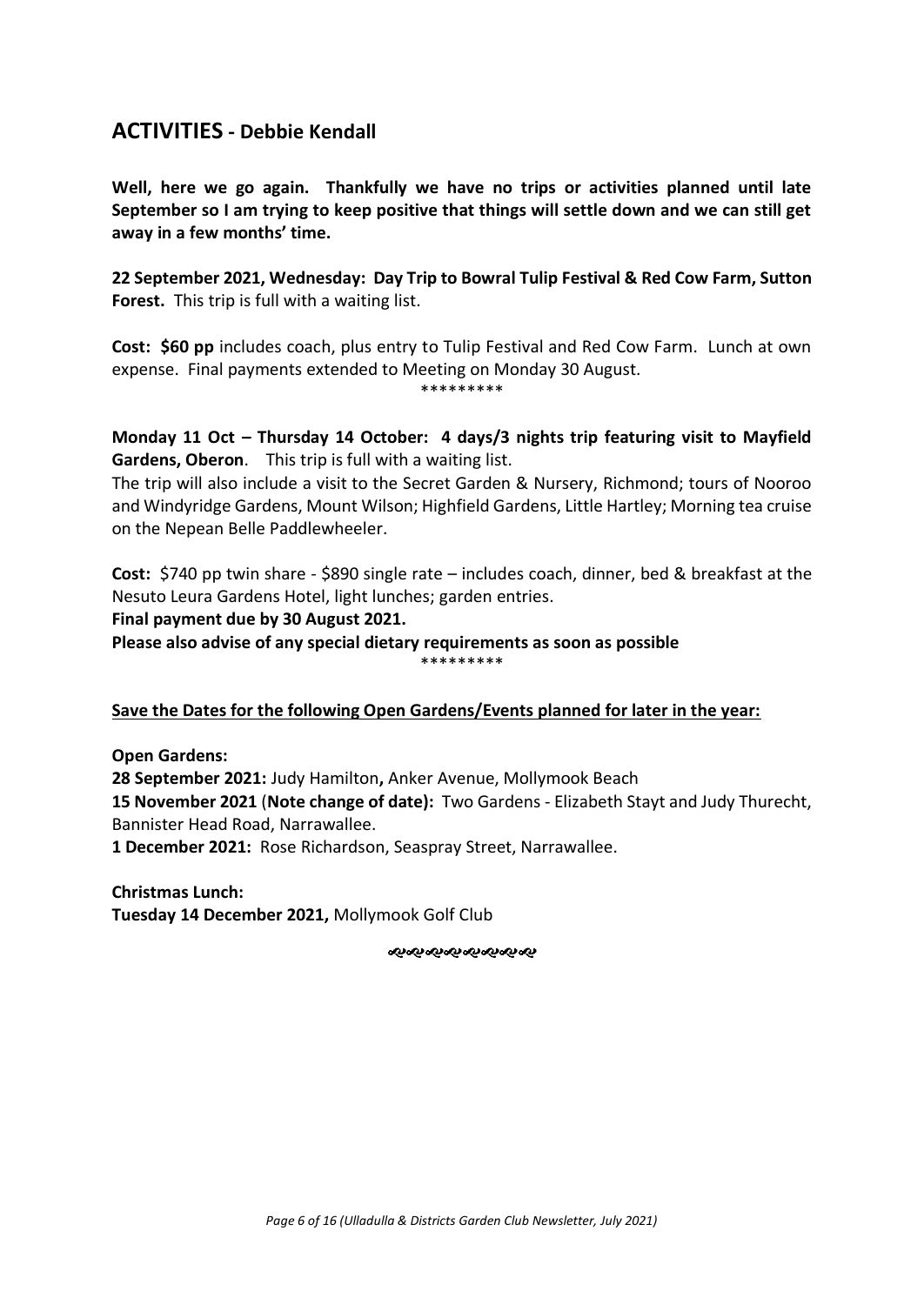### **About the fauna in my garden – thank you Daryl Bishop**

The virus is still taking its toll in the rainbow lorikeet world. Following their decimation in the first couple of months (when my group reduced from 30 to 5), another decimated group joined them, and the group increased to 13. I am now down to 4. I have checked with others up and down the coast and the position is the same. For these creatures there is, unfortunately, no vaccine.

I have a camellia hedge which always looks lush and inviting. It is about a metre thick and over 10 feet tall and quite dense. One morning last week, when I was weeding in the area, I heard a very muted 'peep' and after some discreet searching, found a nest in the hedge which contained 2 youngsters. I backed off immediately but kept on weeding as if I wasn't interested. An adult wattle bird was hanging around, so I moved away, and she soon disappeared into the hedge, and I heard more muted 'peeps'. It is great that life just goes on regardless of floods and fires, wars, and epidemics.

For years a family of catbirds has considered my garden to be part of its territory. Some months I only see the adult male, then he is joined by a female and later by the addition of 2 or 3 young. Then they all disappear for a couple of months and the cycle starts again. He is always careful to check the area before the rest of the family comes in. One morning – disaster! He had obviously been doing his checking but was not careful enough and had been killed by next doors cat which also considers my yard to be part of its territory. I thought I probably wouldn't see the family again but two weeks later the female came back with her young ones and continued to visit every day. In the past, the family was very unobtrusive but now they joined the other birds vying for their share of the morning and afternoon treat. Time went by and one morning I found that my intake of catbirds had now grown to 11. The new ones were very clearly two families and they all interacted as if they were familiar with each other. They have been coming in ever since. The strange thing is that there is no sign of the families breaking up and the young going off on their own. What were once juveniles are now adults; there is no difference between male and female except that some behave a little differently, I can't tell them apart. Some of them are showing signs of wanting to take the relationship to the next stage ie., they are coming up on to the deck when they see me, something the original family never did; they will start checking to see what I am having for breakfast and try to charm me into sharing it with them. Who knows what the future will bring!

### **About Catbirds (which are members of the bower bird family)**

There are several different types, but the local catbirds are known as green or spotted catbirds. For ease, I will just refer to them as catbirds. The territory of this catbird covers the mid to southeast coast.

Unlike other catbird types (which live mainly in the Qld rainforests, this one no longer builds bowers). The males do, sometimes, toss down some leaves in a ring or circle but having done so, makes no further use of this site. Also, unlike most of the bowerbird family (the males of which are eternal seducers), this catbird is monogamous and believed to mate for life. It still goes off for an annual jaunt with its male mates but then goes back to the family.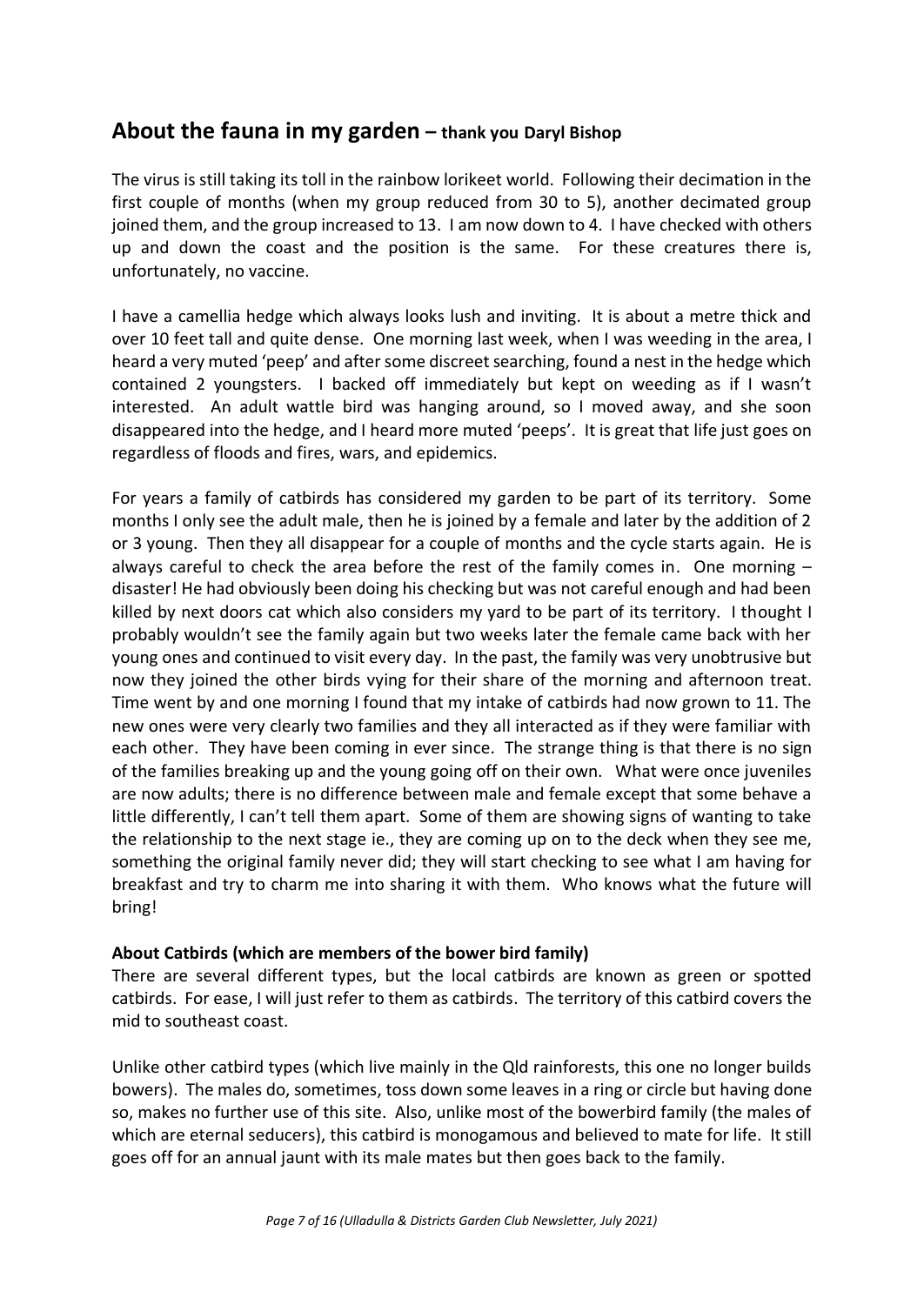Catbirds are about the size of a peewee but more sturdily built. Their backs and wings are olive green, the rest of their bodies are speckled and a mix of green/white/brown. They hop rather than walk and when standing still, spread their legs as if for better balance. They are not brightly coloured but are pleasing to look at. The only calls I have heard them make are like the one a cat makes when it is not happy. Males and females look alike while the young are slightly lighter green.

They usually mate from September to January. Their nests are bulky deep cups made of large leaves, twigs and vines placed in an upright fork in a dense short tree or large shrub 2-3 metres above ground. The female will lay 1 -3 eggs. During breeding, the male actively defends the nest. Only the female incubates the eggs but both parents feed the young and supervise them.

They spend most of their lives in the lower canopies or amongst the ground leaf litter. They seem to favour low shrubbery areas. At night the pair roost in separate trees which are near to each other.

They are said to be mainly fruit eaters but that they include insects and their larvae, 'some' leaves and flowers, frogs, and nestlings of small birds in their diet. They steal the meat I put out for the peewees and kookaburras, so I know they are meat eaters too. I also know they love watermelon!

Just as they have evolved from bower builders, I think these birds are evolving from being rain forest dwellers into suburbanites. I know that other coastal people are receiving regular visits from groups of them. They are no longer secretive but mix freely with other birds in their gardens of choice.

In my garden they always appear out of the lower plant canopies where, I assume, they are busily hunting insects – that certainly makes them welcome visitors.



ન્સન્સન્સન્સન્સન્સન્સન્સ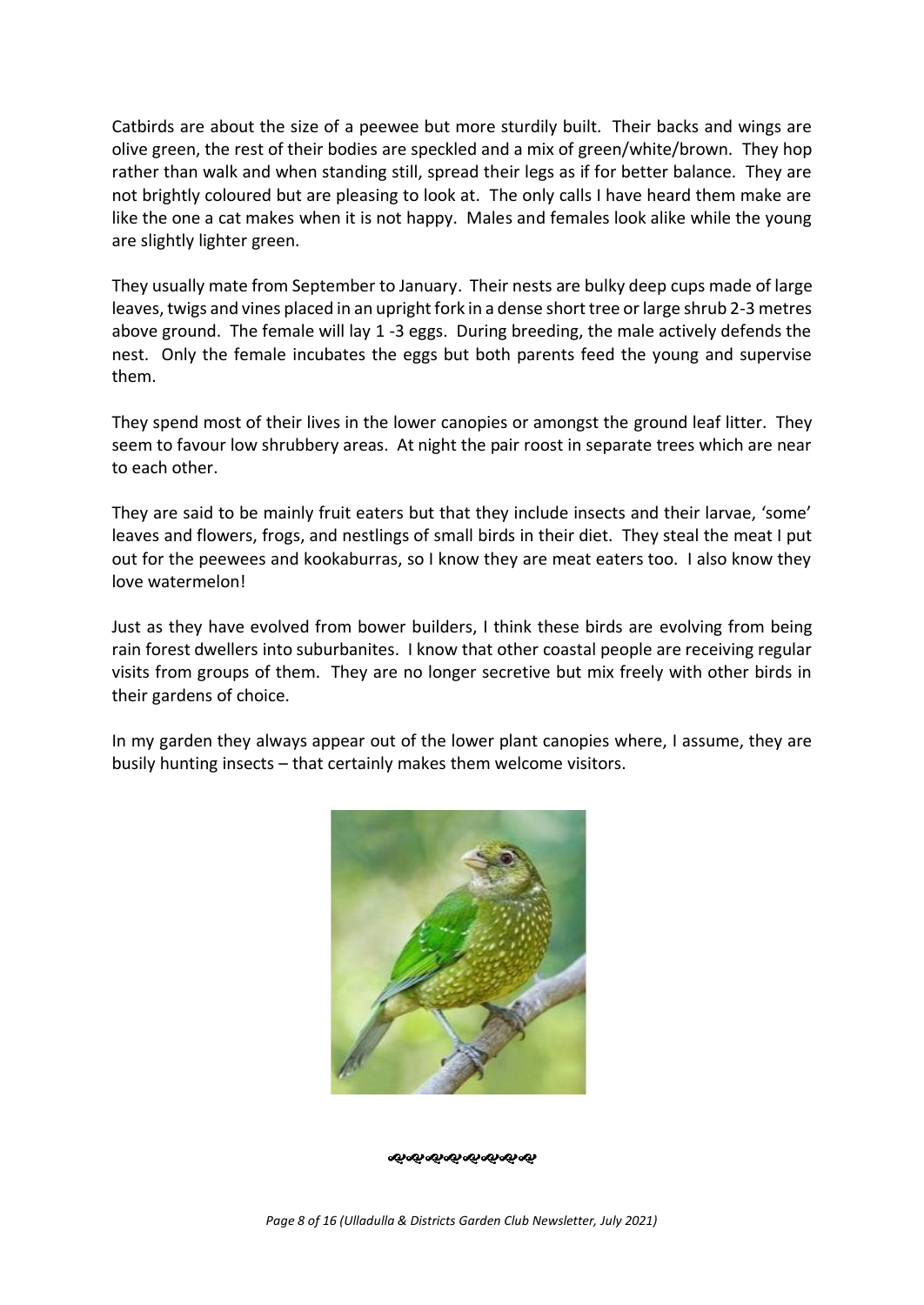### **South Pacific Heathland Spring Photo Competition**

For those who don't know the South Pacific Heathland Reserve, it is a 14-hectare reserve in south Ulladulla stretching along the coastline from Dowling Street to Pitman Avenue, overlooking magnificent, wild Rennies Beach. The Reserve is crisscrossed with paths that take you from end to end and along diversions to lookouts over the Rennies Beach. Surfers love it as it is the perfect lookout spot for checking out the surf before deciding if it is worth clambering down the cliff paths with surfboard underarm. Bird and wildflower lovers equally relish the Reserve for the stunning birds, insects and plants that proliferate throughout the coastal heathland and woodland landscape.

The Heathland Reserve is Crown Land and is managed by a group of community volunteers with the grandiose title of Land Managers. This year the Land Managers successfully applied for a grant to launch a Spring Photographic Competition. The competition aims to attract more people to the Reserve and to share its beauty with the community at large.

Photos must be taken in the Reserve. Entries are free and open from 1 September to 15 October and are invited from experienced Photographers, Casual Photographers and young people aged 12 and under. Photos can be Macro close-ups, Life form-either bird, animal, plant or insect, or Landscape. Winners will be announced at the Public Exhibition of entries at the Dunn Lewis Centre on 27 November. For the conditions of entry, please email [southpacificheathlandreserve@gmail.com.](mailto:southpacificheathlandreserve@gmail.com)

For people who would like to enter the competition but are not super confident in their nature photography skills, there will be a couple of familiarisation sessions held in the Reserve prior to the September opening date. At these sessions, experienced nature photographers will lead the participants through the Reserve and offer tips and advice on how to make the very most of the myriad photographic opportunities in the Reserve. More details of these sessions will be available as the date approaches and the Covid restrictions have eased. However, you are welcome to register your interest in attending by contacting [southpacificheathlandreserve@gmail.com.](mailto:southpacificheathlandreserve@gmail.com)

So, think about snapping the perfect entry. It is a wonderful opportunity to get to know this unique Reserve better and to share its beauty with others. And you may even win a prize!



*Page 9 of 16 (Ulladulla & Districts Garden Club Newsletter, July 2021)*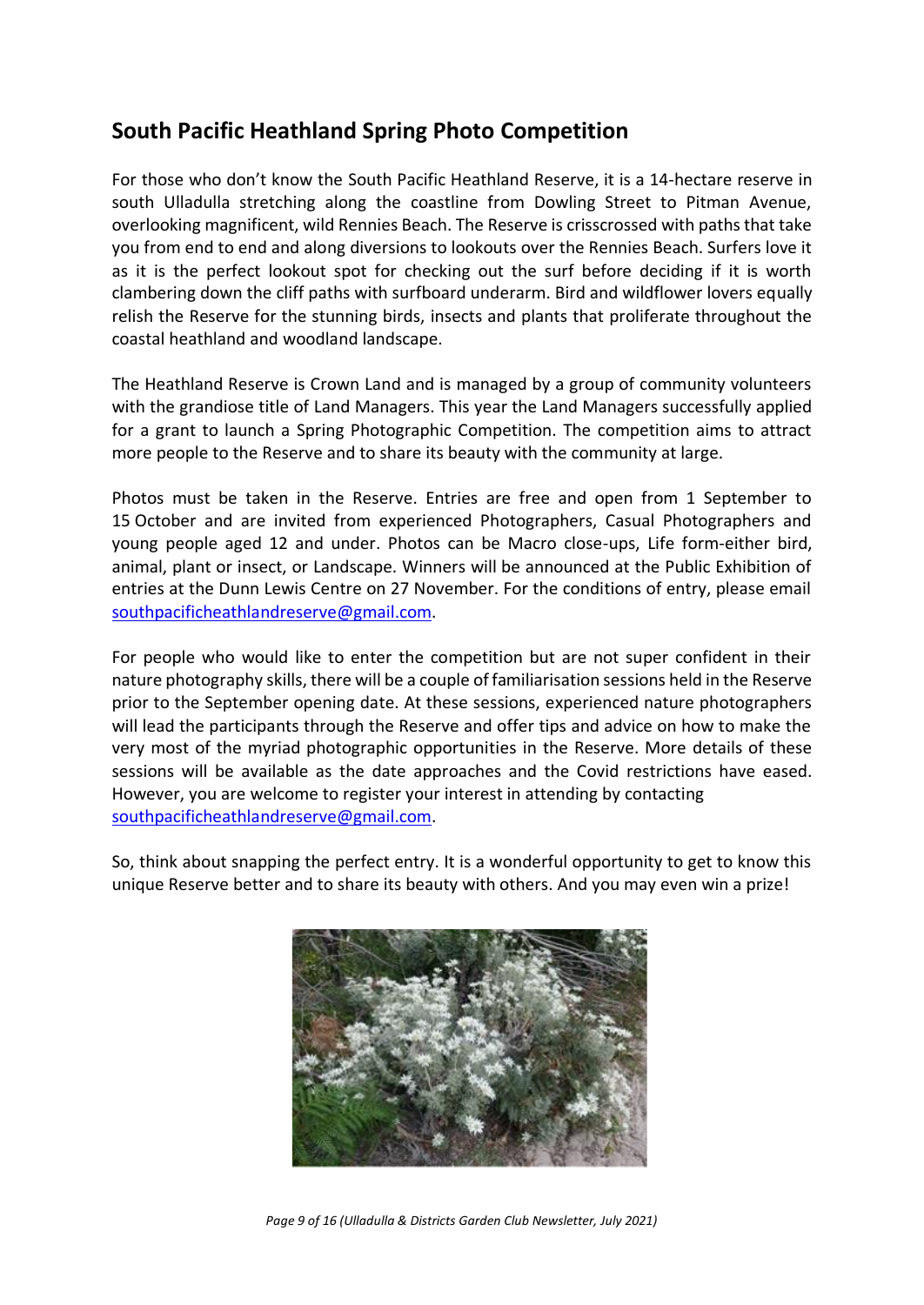### **Diary of a thwarted orchid lover - Anonymous**

I thought it was time to let you know what was happening with my orchid.

As you may remember after a painful failure in the fine art of orchid growing, I purchased a very 'hardy' orchid at the end of April at the orchid vendor in Mogo village while on a Garden Club trip to the Rectory Garden at Bodalla.

I study the orchid regularly. I am following the instructions to the letter (I think). It is sitting in its pot on a rock in a sheltered position, with filtered morning sun, and moisture from the rain and occasional spray of water from the watering can if there has not been any rain for a while.

So far, after 3 months of just being, and patiently waiting for the Spring, my orchid has not changed. It continues to look healthy and best of all, it is still alive. Spring isn't too far away so I am hoping that in 3 more months I will have a much more exciting entry in my diary for you to read



ક્ર**ન્ડન્ડન્ડન્ડન્ડન્ડન્ડ** 

### **Shirley Smith Award 2021**

Unfortunately, no tips received over the last month – putting those thinking caps on and share them with everyone.

જાજાજાજાજાજાજાજા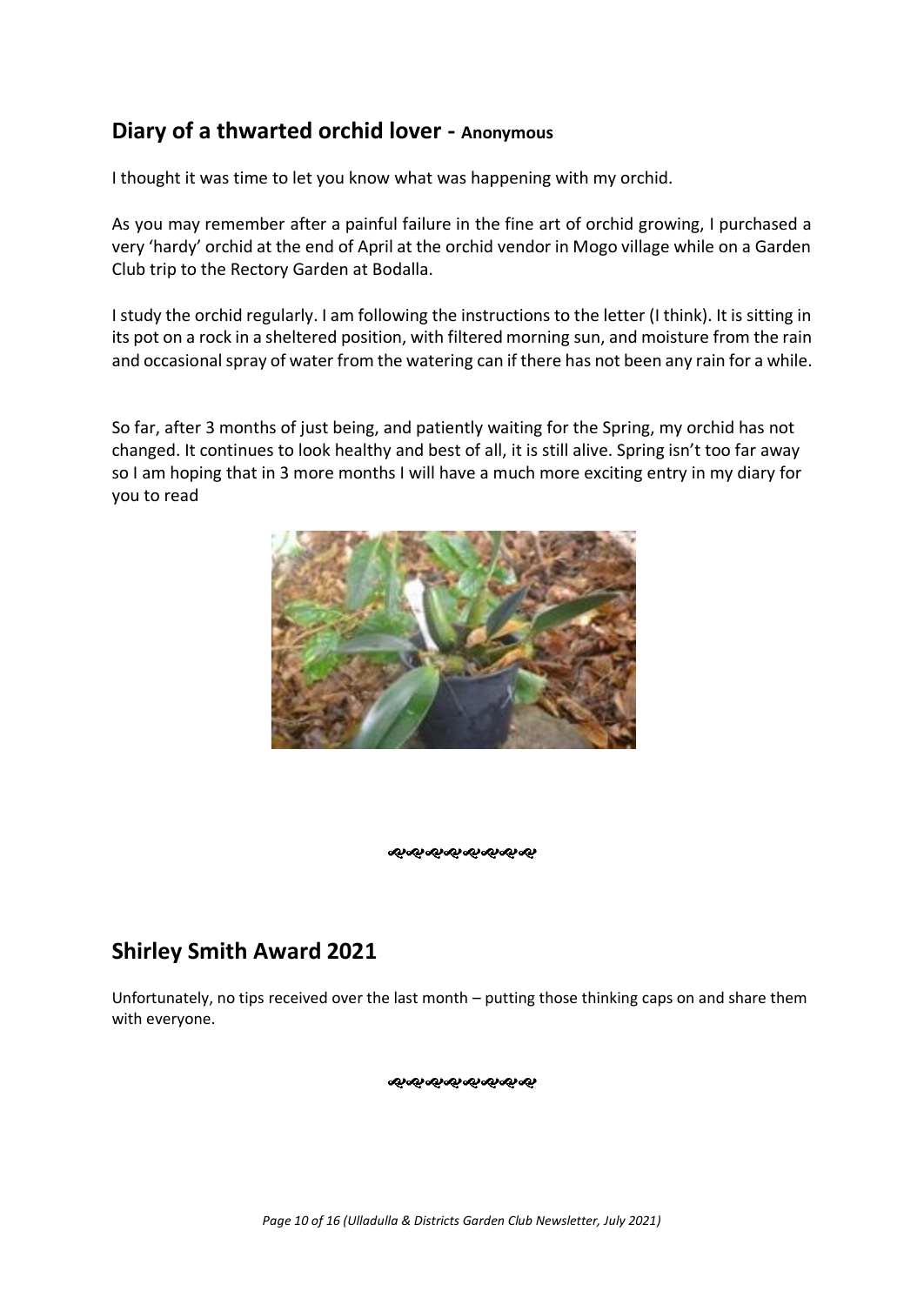### **Recent trip to Melbourne – thank you Debbie & Mark Kendall**

Mark and I recently managed to travel to Melbourne to visit children and grandchildren that we, like many others we know, haven't seen since early 2020. We duly applied for our permits and travelled to Melbourne while regional NSW was still an orange zone, went straight to a COVID testing station on arrival then isolated until our negative results came through 18hrs later.

We shared our time between our two daughters, Louise and Lisa, who live on opposite sides of Melbourne. Both are very keen gardeners and plant collectors, and they were looking forward to taking us to their favourite unusual nurseries. Louise took us to Roraima Nursery situated in Lara near Geelong. Roraima, set within two acres of amazing display gardens,

specialises in unusual, exotic, drought-tolerant and architectural plants which include a variety of natives, perennials, ferns, palms, and bottle trees. It also has a range of unique metal sculptures made by a local artist. See website [www.roraimanursery.com.au](http://www.roraimanursery.com.au/)





Besides being a plant nursery with the usual, but also the unusual selection of plants, the owner's display garden is well worth a visit. We also learnt while we were there, that this garden and its story will be featured on an upcoming episode of Gardening Australia. Keep an eye out for that.

We also visited Werribee Park with its magnificent

heritage-listed Werribee Mansion and formal gardens. An interesting feature of the large open area in front of the Mansion was an extensive formal winter planting of thousands of rainbow chard plants. An interesting and inventive way to fill a spot in your garden in the quieter winter growing months.





*Page 11 of 16 (Ulladulla & Districts Garden Club Newsletter, July 2021)*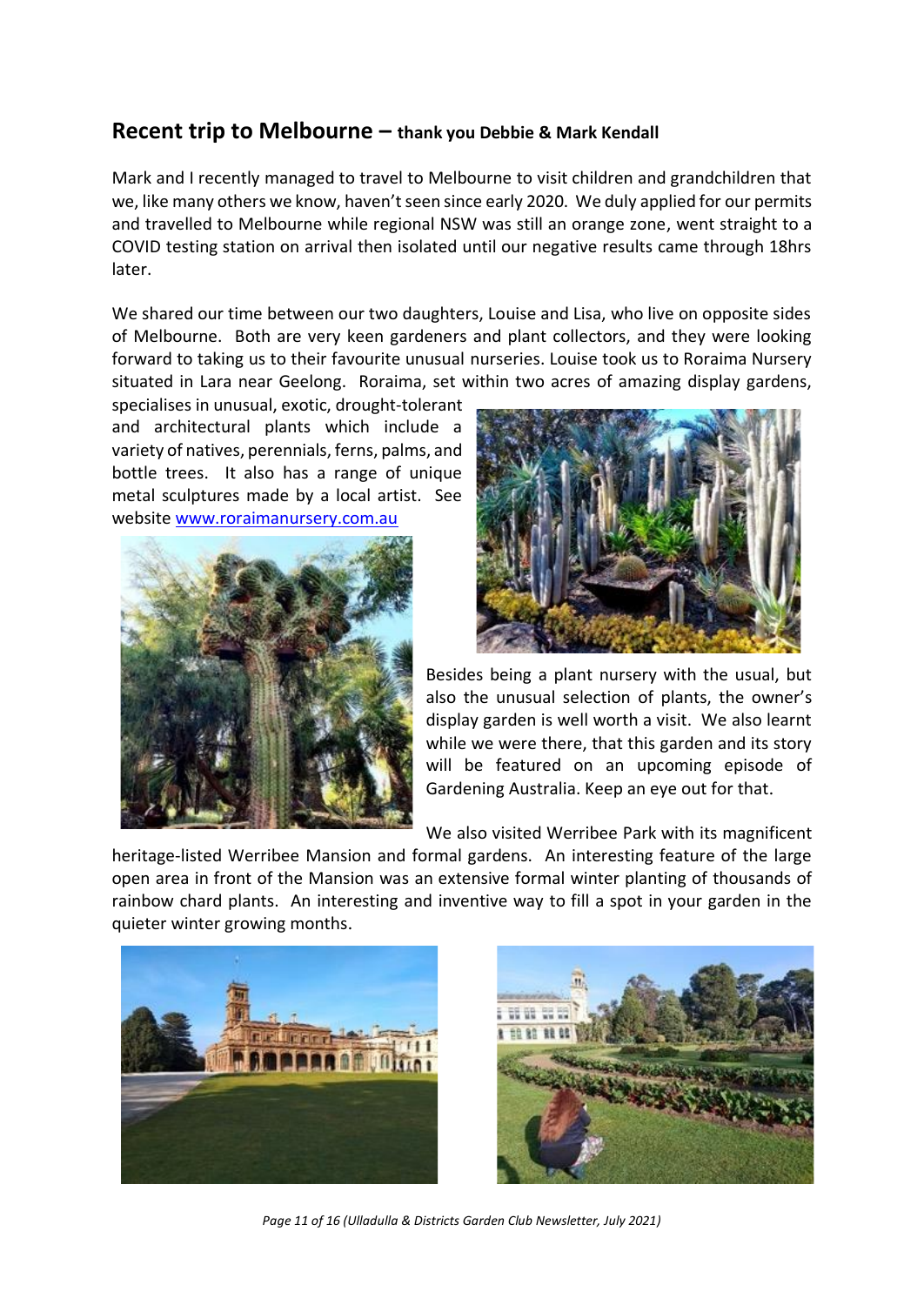Werribee Park is also home to the Victoria State Rose Garden which has approx. 5000 roses. While this isn't the best time to see roses, there were still quite a few in bloom and it was a lovely setting for a quite stroll and a relax in the rotunda located in the centre of the garden.

Volunteers were busy with the huge task of winter pruning. One of the volunteers said this year's pruning was a much more extensive task because the 2020 pruning season didn't happen due to COVID lockdown.



While staying with Lisa on the other side of Melbourne she drove us to another unusual nursery called Collectors Corner. This nursery also includes many displays of bonsai, cacti & succulents plus a vast collection of rare and unusual gemstones, minerals, fossils, sea shells and meteorites. The choice of succulents and cacti to purchase is overwhelming and most are reasonably priced but our favourite which was on display, the Monkey's Tail Cactus, (on display in this picture) at \$500 had to be left in the store – instead we bought a very, very young one at \$12.





જાગ્લાન્લાન્લાન્લાન્લાન્લા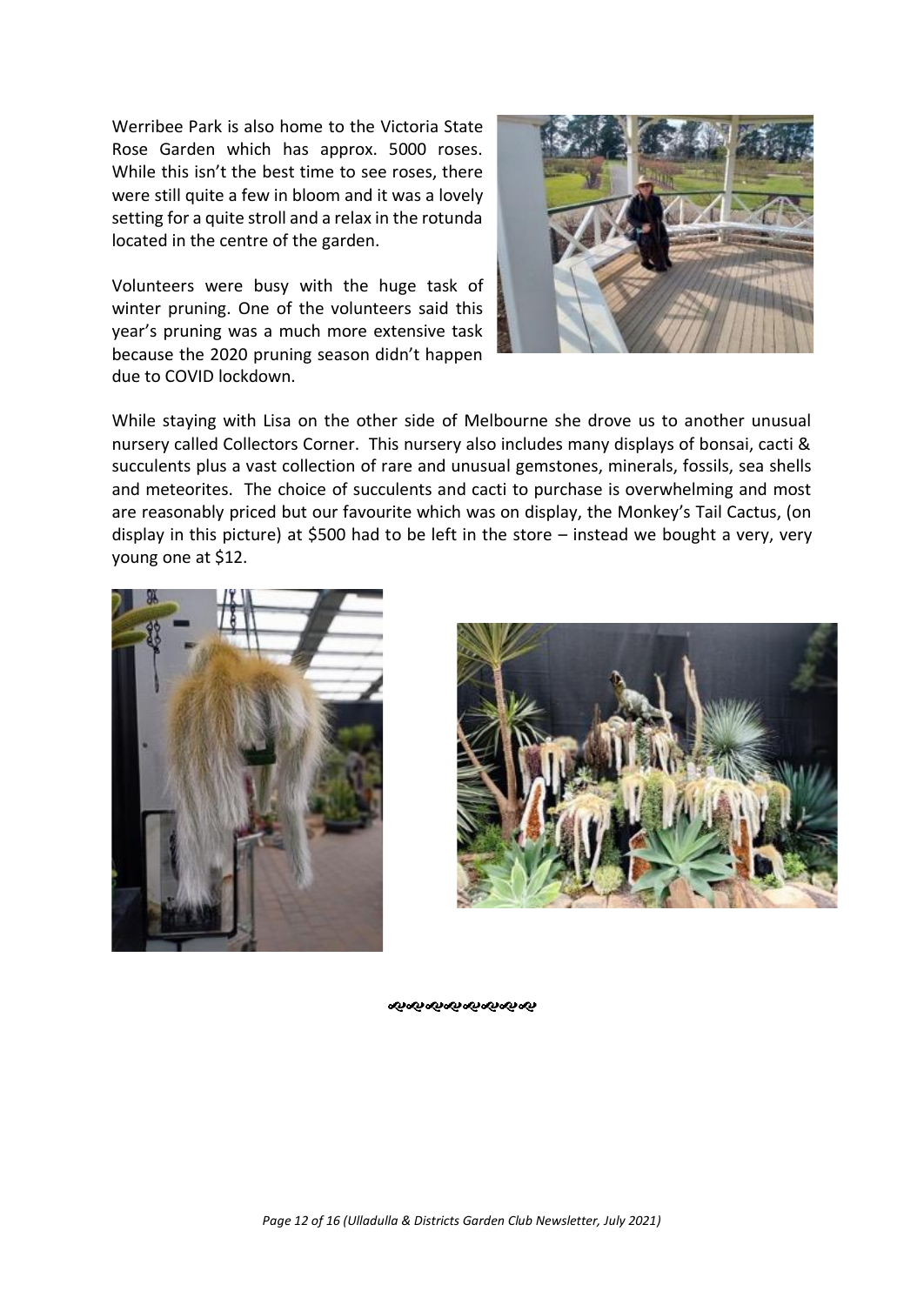### **Library Report – Elvina James**

Greetings to fellow garden club members. Today while writing this, it is very wintry, but it won't be long, and it will be spring.

To all those chocoholics out there – were you able to celebrate the other day? July 7 was "World Chocolate Day". Unfortunately, I only found out after the event. Try and remember for next year.

As it is almost August, I thought you might be interested in the following:

'August received its present name from the Emperor Augustus and was selected not as being his natal (birth) month, but because in it his greatest good fortune happened to him. As July contained 31 days and August only 30, it was thought necessary to add another day to the latter month, in order that Augustus might not be in any respect, inferior to Julius.'

Birthday flowers for August:

- Australia: Grevillea buxiflora, Grey Spider Flower (these plants grow in the bush at Jerrawangala)
- Exotics Primrose, violet

Those born in August are dependable, vigorous, practical, or very comical.

Some dates of Interest:

| July 25   | <b>National Tree Planting Day</b>                               |
|-----------|-----------------------------------------------------------------|
| July 26   | Arbour Day and beginning of Arbour Week                         |
| August 1  | Walk in the Wildflower Reserve, meet at 10:00am at the entrance |
|           | Horses Birthday                                                 |
| August 2  | International Friendship Day                                    |
|           | Jeans for Genes Day                                             |
| August 13 | Left Handers Day                                                |
| August 20 | St Steven's Day                                                 |
| August 27 | National Meals on Wheels Day                                    |
|           | September 1 National Wattle Day                                 |

If your wattles are not out on September 1, celebrate Wattle Day when yours are out or at a time that suits you. When you realise that there are over a thousand species of wattle around the world with one thousand of them found in Australia, you could have a

celebration at any time.

Friendship Thought: A friend is someone who can touch you heart from across the world

Trivia: Peanuts are one of the ingredients of dynamite July is truffle month in the ACT

Enjoy your Garden.

ઌ૰ઌ૰ઌ૰ઌ૰ઌ૰ઌ૰ઌ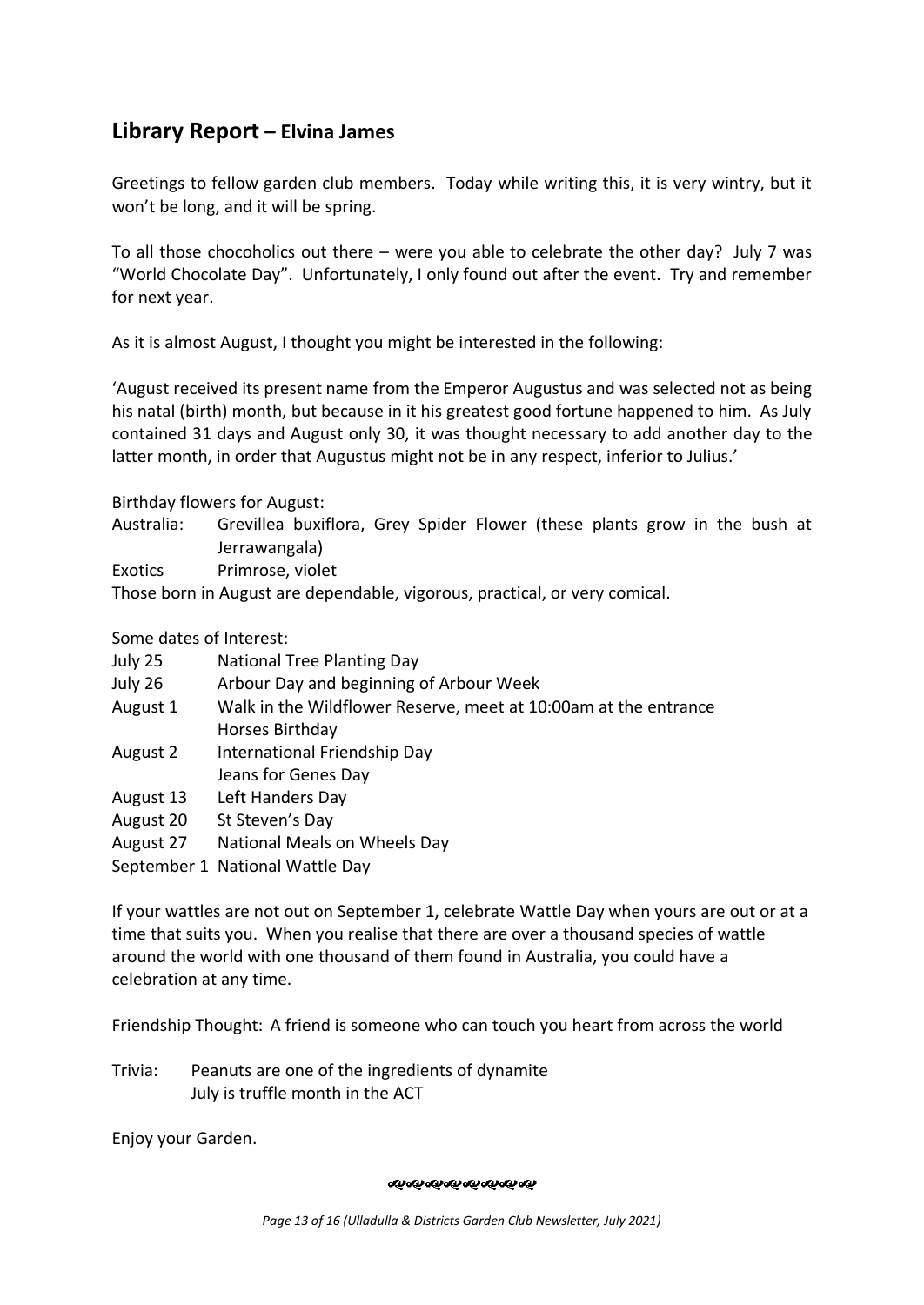### **Member Photos received for the July newsletter**



Great Hair! Thank you - Linda Slinger

Looking through photos taken of my garden this year and came across this colourful pot, I am looking forward to Springtime to have the bright colours of flowers back again. Stay warm and safe all.

Thank you - Faye Fitzsimmons



જાજાજાજાજાજાજાજા

**The Competition for the August meeting is Succulents**

### **Competitions for 2021**

**September** Orchids **October** Roses

**November** Symphony in White

ન્કન્કન્કન્કન્કન્કન્કન્ક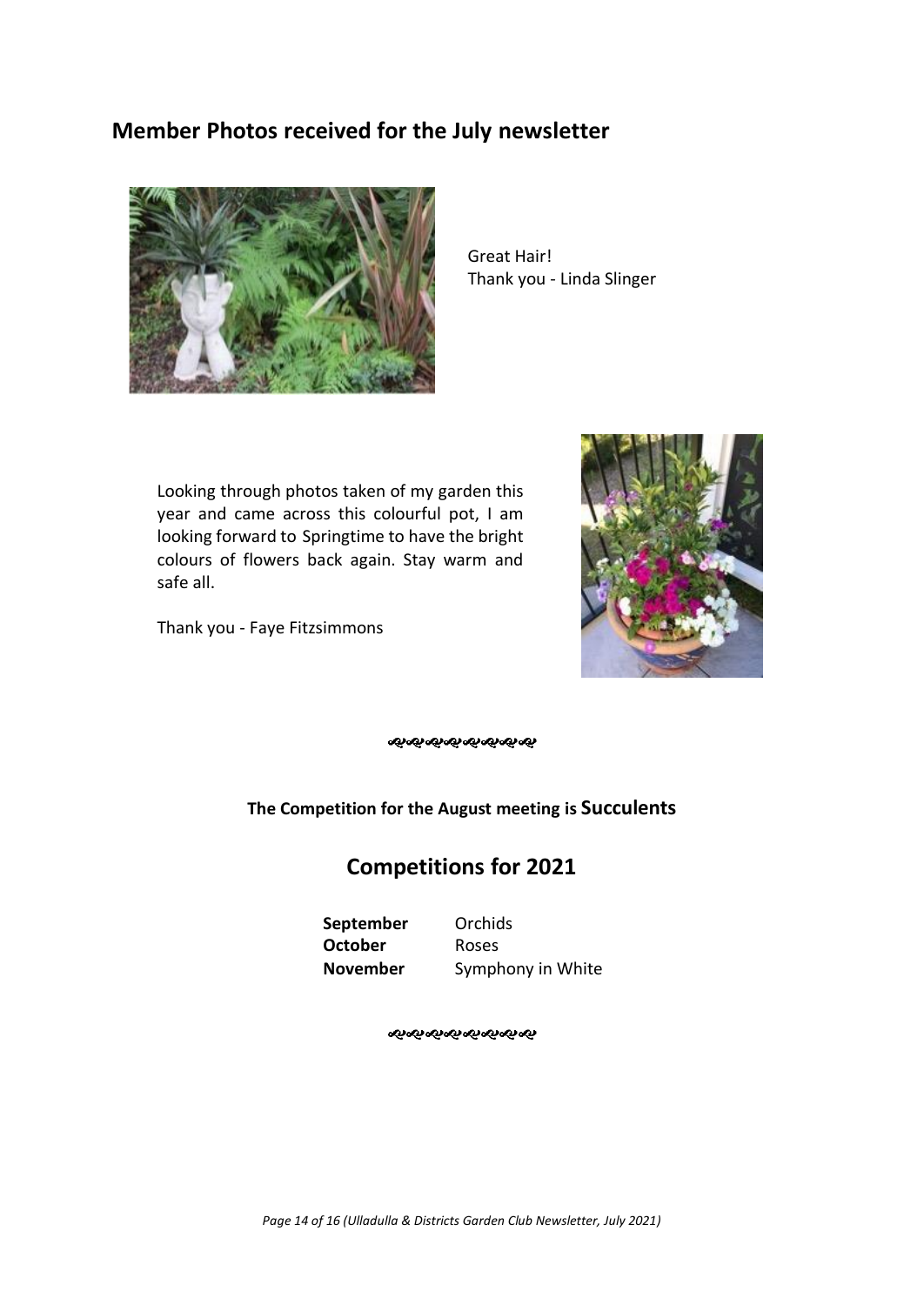#### **Garden Clubs of Australia – Biennial National Convention**

Sep 12 – 16, Townsville [www.gcaconvention2021.com](http://www.gcaconvention2021.com/)

The Townsville & District Garden Club in conjunction with the Garden Clubs of Australia wish to announce there are still some spaces available for your members to attend the GCA Biennial Convention 2021, which is being held in Townsville from 12 to 16 September.